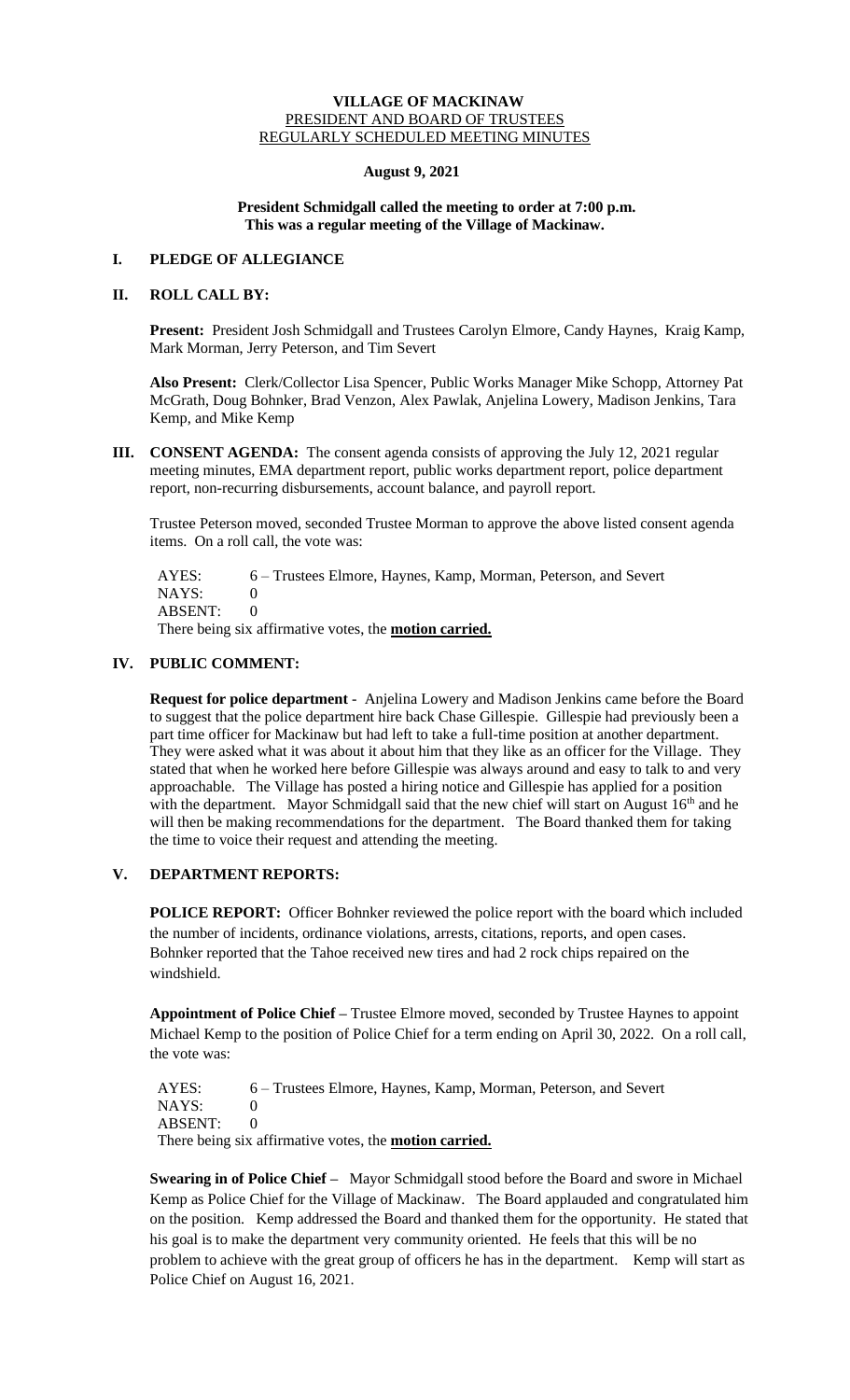**PUBLIC WORKS MANAGER'S REPORT:** Public Works Manager Mike Schopp reported on the actives of the department. A new blower was installed in the lagoons in effluent chamber. Cross walks and some curbs were painted. Curbs will be completed when the department is able to get paint, was told there is a shortage right now. Heartland fiber has started installing fiber optic conduit in the Village. Schopp was pleased that he has not received any complaints on their installation work, and he was pleased that they have re-seeded grass and removed locate flags as they go. The department has delivered area disposal trash and recycling cans to residents that were either given the wrong type can or have requested additional cans. Miller and Son are still clearing trees around the lagoon.

**Culvert in creek along Leopold St. -** Schopp asked the Board if they looked at the culvert along the creek off of Leopold St. The homeowner removed a dead tree and revealed some damage to it. Due to the location, the homeowner is asking who's responsibly it is to repair it. Attorney McGrath suggested having a title search done to see if any easements have ever been made to the area and suggested reaching out to the engineer to see what could be done to repair the culvert. It was the consensus of the Board to have a title search done to determine who's responsible for the repairs.

### **TREASURER'S REPORT:**

**Non-Recurring Bills -** Trustee Elmore moved, seconded Trustee Haynes to approve the nonrecurring bills. On a roll call, the vote was:

AYES: 6 – Trustees Elmore, Haynes, Kamp, Morman, Peterson, and Severt NAYS: 0 ABSENT: 0 There being six affirmative votes, the **motion carried.**

### **VI. MAYOR'S REPORT:**

**Ordinance #1010 amending Police Chief duties with regards to hiring officers -** Trustee Morman moved, seconded by Elmore to adopt ordinance #1010 to provide amendments relating to police chief duties with regards to hiring officers. The Police Chief will recommend hiring of qualified full-time officer candidates for consideration of the Board due to compensation costs. The hiring of qualified part-time officers shall be the decision of the Police Chief. On a roll call, the vote was:

AYES: 6 – Trustees Elmore, Haynes, Kamp, Morman, Peterson, and Severt NAYS: 0 ABSENT: 0 There being six affirmative votes, the **motion carried.**

**Hiring of school resource officer –** This item was tabled.

**Line-item budget to be used by department heads –** This item was tabled.

### **VII. LOCAL LIQUOR CONTROL COMMISSIONER'S REPORT:** none

### **VIII. TRUSTEES' REPORT:**

**IL Boat Access Development Grant Program –** Trustee Kamp stated that he had Deputy Clerk Nunley review the IL boat access development grant program to determine if this is something that the Village could apply for a boat ramp at Brock Lake. It was the determination that there is not enough time to get the engineering design and endangered species analysis completed before the deadline for this year. Kamp would like to work towards completing the information needed to apply for the grant next year.